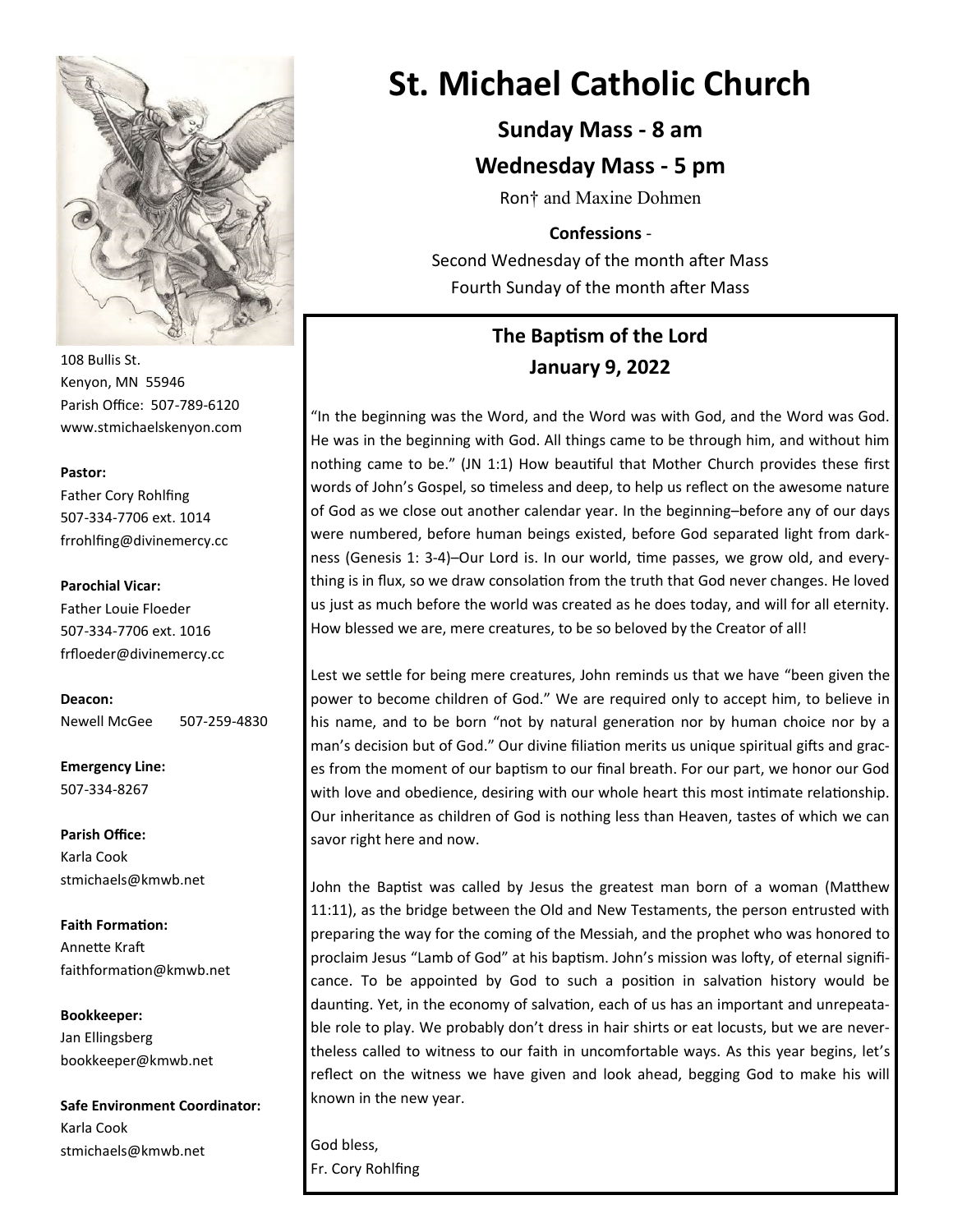Welcome to all those visiting us today. We invite everyone to continue to celebrate Mass with us at St. Michael's. Please let the parish office know if we can be of assistance to you.

| <b>CONTRIBUTIONS</b><br><b>January 2, 2022</b> |    |       |  |  |
|------------------------------------------------|----|-------|--|--|
|                                                |    |       |  |  |
| Loose Plate:                                   | Ś. | 54.00 |  |  |

**Saints of the week** January 13 - St. Hilary

#### **Divine Mercy Mass schedule:**

Sunday - 8 am, 10 am, 12 pm (Spanish), 5 PM Monday - 5:30 pm Tuesday - 8:30 am Wednesday - 8:30 am IC 10:30 am IC Thursday - 8:30 am Friday - 8:30 am Saturday - 8:30 am, 4 pm

| <b>LITURGICAL SCHEDULE</b> |                                  | <b>IMPORTANT UPCOMING DATES</b>      |  |
|----------------------------|----------------------------------|--------------------------------------|--|
| January 16                 |                                  | January 12 - Confessions 5:30 pm     |  |
| Reader:                    | Penelope Parrish                 |                                      |  |
| Ushers:                    | Tom Coffman & Keith Schrader     | January 17 - Parish Council 7:00 pm  |  |
| Servers:                   | Serenity Overholt & Ryan LaCanne |                                      |  |
|                            |                                  | January 23 - Confessions 9:00 am     |  |
| January 23                 |                                  |                                      |  |
| Reader:                    | Lou Breimhurst                   | February 9 - Confessions 5:30 pm     |  |
| Ushers:                    | Mary Donkers & Tim Donkers       |                                      |  |
| Servers:                   | Mark Mund & Greyson Overholt     | February 27 - Confessions 9:00 am    |  |
|                            |                                  | Mardi Gras Bingo 2:00 pm             |  |
| January money counters:    | Lisa Karl & David Mund           | March 2 - Ash Wednesday Mass 7:00 pm |  |

We pray for all our parishioners, families and friends who are in need of physical or spiritual healing, especially, Anne Haynes, Bryce Young, Don Graunke, Marian Spindler, Donna Hollund, Mike "Mac" McDonald, and Dorothy Pohlman.

We pray for those in the Armed forces, especially Sergio Jr & Angela Rodriguez, Zury Hoaglund, and Zane Hoaglund.

St. Michael the Archangel, defend us in battle, be our protection against the wickedness and snares of the devil. May God rebuke him we humbly pray; and do thou, O Prince of the Heavenly host, by the power of God, cast into hell Satan and all the evil spirits who prowl about the world seeking the ruin of souls. Amen.

## **Parking Lot Campaign**

We ask that you continue to prayerfully discern if you can contribute to this campaign. Current amount in fund: \$40,500.